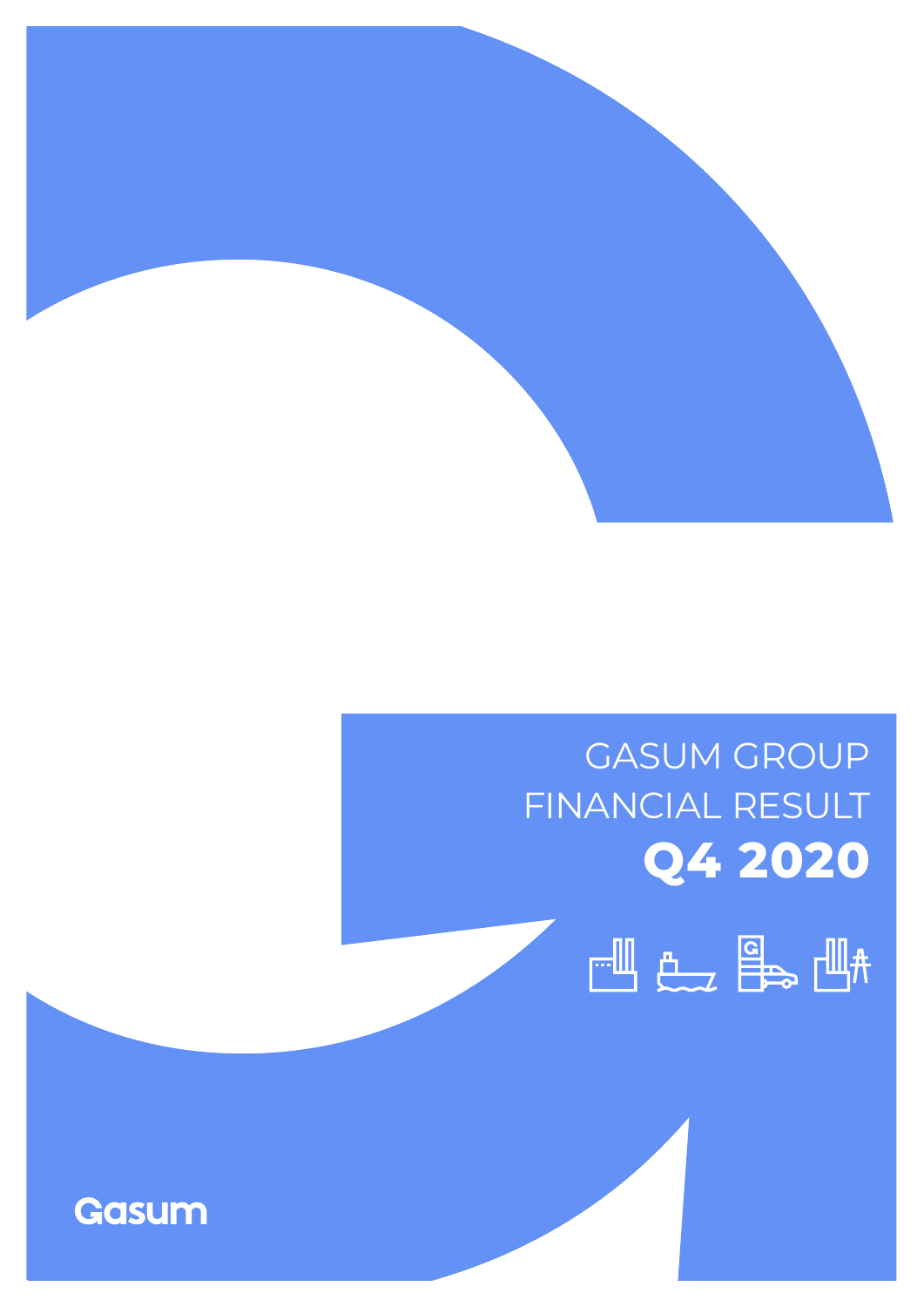# **DEVELOPMENT OF THE NORDIC GAS MARKET CONTINUED**

# **KEY FINANCIAL INDICATORS JANUARY 1 TO DECEMBER 31, 2020**

- Group income totaled €772.0 million (December 31, 2019: €988.7 million)
- Group adjusted operating profit was €33.8 million (2019: €28.9 million)
- Balance sheet total came to €1,362.0 million (December 31, 2019: €1,163.2 million)
- The Group's solvency remained strong in the reporting period, with the equity ratio being 36.0% (December 31, 2019: 44.6%)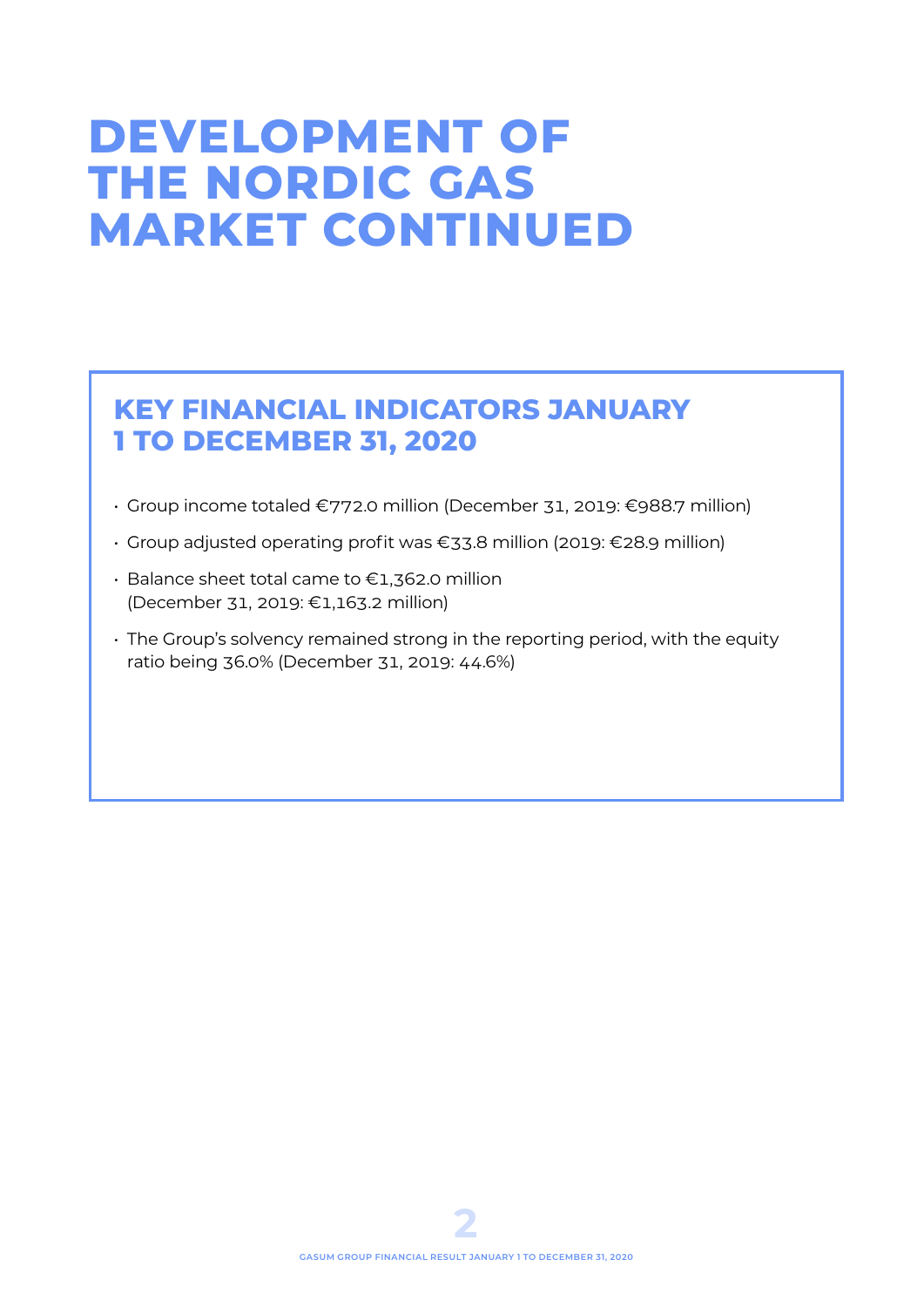

### **GASUM GROUP CEO JOHANNA LAMMINEN COMMENTS ON 2020:**

"Despite the exceptional circumstances, we succeeded in advancing our strategy as planned, which required hard work in an increasingly competitive market. The importance of gas as an energy source over the longer term will increase further in industry and maritime transport in particular, as the Nordic countries are taking steps towards carbon-neutral societies. Regardless of the uncertainties caused by the COVID-19 pandemic, we were able to ensure business continuity and progress in our projects. The impacts of the pandemic were reflected in our business operations in particular as start-ups of our new plants being pushed back and our new customer projects being delayed as well as in the growth targets set by us. I would like to thank our employees, customers and partners for well-functioning and flexible cooperation in an operating environment that has been challenging for all of us.

In total, the Group's gross income in the financial year were €772.0 million, of which other operating income €107.7 million, including among others realized and unrealized commodity derivatives results. The Gasum Group's revenue for the period under review totaled €664.3 million, down 28.2% on the corresponding period a year earlier. The decline in revenue was caused primarily by the European trend in the sales price of gas.

In maritime transport, demand for cleaner fuel solutions and interest in gas-powered heavyduty vehicles continued to grow in 2020. As part of our strategy execution, we closed the acquisition of Linde AG's LNG and Biogas business and Nauticor's Marine Bunkering business. The transaction expanded our supply of gas solutions in the Nordics particularly in maritime transport and heavy-duty road transport while also expanding our gas filling station network.

The year also saw us continue the expansion of the Nordic gas filling station network serving heavy-duty vehicles (HDVs) and opened eight new filling stations in the Nordic countries. The number of gas-powered HDVs increased by more than 400 new vehicles in the Nordics during the year. Companies upgrading their fleets included Posti Freight Services in Finland with its ten new biogas-fueled trucks and Bring Åkeri in Sweden with its six new biogas trucks.

Gas is also attracting interest among forerunners in maritime transport, and we are continuously developing our fuel offering and services to meet the maritime sector's needs. To provide our shipping customers with a flexible service across an even more extensive geographical area, we entered into partnership with Pavilion Energy. The partnership enables us to provide customers with liquefied natural gas (LNG) in the Singapore region and in Northern Europe. We also started regular deliveries of a fuel blend containing renewable liquefied biogas (LBG) to our maritime transport customer Preem in Sweden.

In line with our strategy, we also improved access to renewable energy and acquired a biogas plant in Skövde and made an investment decision concerning the construction of an industrial-scale biogas plant in Götene, Sweden. In Finland, the commercial use of the expanded Turku biogas plant - also Finland's first plant producing LBG - began, and at the end and at the end of the year we took into use a transfer station for biowaste in Vantaa. We also entered into our first long-term Power Purchase Agreement (PPA) with ABO Wind Oy on the output of a wind farm located in North Ostrobothnia, Finland.

There is growing industry interest in the use of gas in the Nordic countries. We delivered LBG to the cleantech company Forchem and entered into an LNG supply contract with the Norwegian reinforced steel company Celsa Armeringstål.

We also entered into a portfolio management cooperation agreement with the Finnish energy company Keravan Energia and expanded our role in the Nordic power market by becoming a member of the Nordic power exchange of Nasdaq OMX."

### **FOR FURTHER INFORMATION PLEASE CONTACT:**

Johanna Lamminen, Chief Executive Officer, Gasum Olga Väisänen, Vice President, Communications, Gasum p. +358 40 554 0578, firstname.surname(a) gasum.com

### **GASUM IN BRIEF**

**The energy company Gasum** is a Nordic gas sector and energy market expert. We offer cleaner energy and energy market expert services for industry and for combined heat and power (CHP) production as well as cleaner fuel solutions for road and maritime transport. We help our customers to decrease their own carbon footprint and that of their customers. Together with our partners, we promote development towards a carbon-neutral future on land and at sea.

#### **www.gasum.com**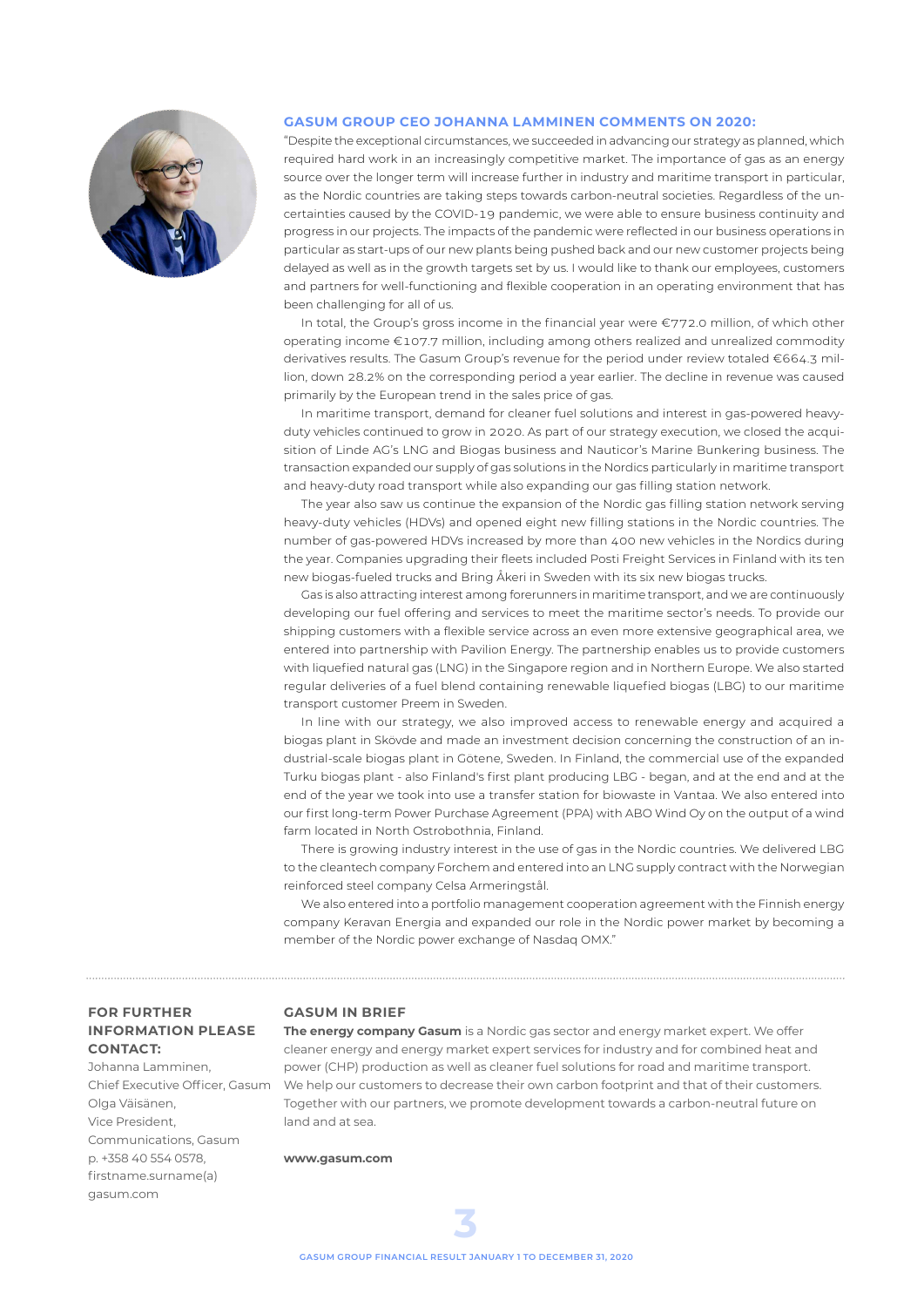#### **OPERATING ENVIRONMENT**

#### **Energy market – Industry and power market**

The combined effect of a warm winter and high gas stock levels pushed natural gas prices down in early 2020. From early March onwards, gas prices were affected by reduced demand due to the global spread of the COVID-19 pandemic. Exceptionally low price levels were seen in the global energy market, and the North American oil index WTI turned negative for the first time in history. In the middle of the summer, gas prices plunged into a record-low level below €5/MWh, and at the same time LNG shipments from North America came to an almost total halt, affecting the restoration of balance in the European gas market. Gas prices climbed from August onwards, and the autumn saw major fluctuations in gas price levels caused by uncertainty relating to demand.

In Q4 of 2020, natural gas prices rose as cold weather affected the market in Northeast Asia in particular. At the end of the year, the prices of LNG delivered to Asia were pushed to six-year highs exceeding €40/MWh, as the spike in demand for gas caused by cold weather coincided with lower LNG delivery volumes and local nuclear power production problems. LNG cargoes were diverted from European destinations to Northeast Asia, as European gas prices were falling behind the pace of increase seen in Asian prices.

Power prices also dropped considerably at the beginning of Q1, as the weather was exceptionally mild, rainy and windy. The Nordic hydro balance rose to a very high level and pushed spot prices and front futures contracts very low. The downward effect on power prices was strengthened by the COVID-19 pandemic, although the decrease in Nordic electricity consumption was relatively small. In the summer, power prices remained at a low level, but the Finnish and Swedish area prices settled at higher levels due to the continuation of the nuclear power plant maintenance season. Mid-August saw a strong upswing in the prices of power futures due to drier weather conditions combined with emission allowance prices moving to higher levels.

Nordic power prices were very volatile during Q4. A very mild and wet October–November drove power prices to levels that are very low for the Nordic winter period. At the same time, the Nordic hydro balance was at record-high levels compared with the long-term average. December saw the situation change as weather forecasts quickly turned colder and drier, resulting in the hydro balance starting to normalize rapidly. By mid-December, power prices had rocketed up, supported by higher emission allowance prices and prolonged dry weather conditions. Uncertainty relating to economic recovery has still remained very high.

#### **Road and maritime transport**

The COVID-19 pandemic has continued to have a major impact on shipping and the entire logistics industry, even though China has already shown year-on-year growth in economic activity despite the pandemic. S&P Global Platts expects the global LNG demand to grow by 3% during 2021, as Asian demand in particular is more than offsetting a possible decline in Europe. The situation is improving gradually and the sentiment on the LNG market is optimistic, as more and more maritime logistics companies are taking steps towards cleaner fuel solutions. Companies are investing in LNG-powered vessels to meet the stricter requirements set by IMO regulations. Gasum also made maritime history by conducting the first ever ship-to-ship LNG-LBG blend bunkering to a cargo vessel. This demonstrates that the maritime industry is committed to the increased uptake of renewable fuel solutions and working towards the decarbonation of cargo transport at sea.

New orders for gas-fueled heavy-duty vehicles (HDVs) have also increased substantially especially in Finland as a government subsidy for HDV purchases became available from December onwards. This follows the same pattern as in Sweden where a similar government subsidy program significantly increased new orders of gas-powered HDVs. The delays that were still seen in gas-fueled fleet delivery times during Q3 have ended, and deliveries are currently taking place in the normal timeframe. Alongside the growing numbers of vehicles, the expansion of the network of gas filling stations has also continued in the Nordics, making it easier to reach the stricter transport emission reduction targets. A similar trend can also be seen in Central Europe, indicating an increasing shift in long-haul traffic to gas-powered HDVs.

The COVID-19 pandemic slightly slowed the pace of new gas vehicle registrations in the Nordic countries. Around 3,200 new gas-fueled vehicles were registered in Finland and more than 1,200 in Sweden during 2020. The number of gas-fueled vehicles already totals almost 14,000 in Finland and more than 50,000 in Sweden.

#### **Circular economy – Waste and biogas**

Circular economy promotion plays an important role in biogas production. Utilizing biowaste in biogas production is a way of mitigating climate change. The Nordic countries have put in place several national measures to support the development of the biogas sector and to create incentives for the channeling of waste and side streams to biogas production as well as for rapid increases in the transport use of biogas.

Implemented during 2021, the EU Renewable Energy Directive (RED II) will set new targets for greenhouse gas emission reductions from renewable energy as well as for the range of feedstocks used in biogas production. RED II will result in the introduction of an EU-wide Guarantee of Origin (GO) scheme for biogas, facilitating the cross-border transmission of biogas. The GO scheme for biogas still requires measures to ensure its functioning as well as the inclusion of not only origin information but also of other aspects relating to biogas, such as eligibility for emission allowance trading and national taxation.

The methane strategy presented by the EU in October as well as the measures prepared for its implementation will have a positive impact on biogas production, delivery and use. At the same time, the EU wants to promote the use of recycled nutrients and has for that purpose introduced a regulation on fertilizing products that facilitates the fertilizer use of digestate created in biogas production. The regula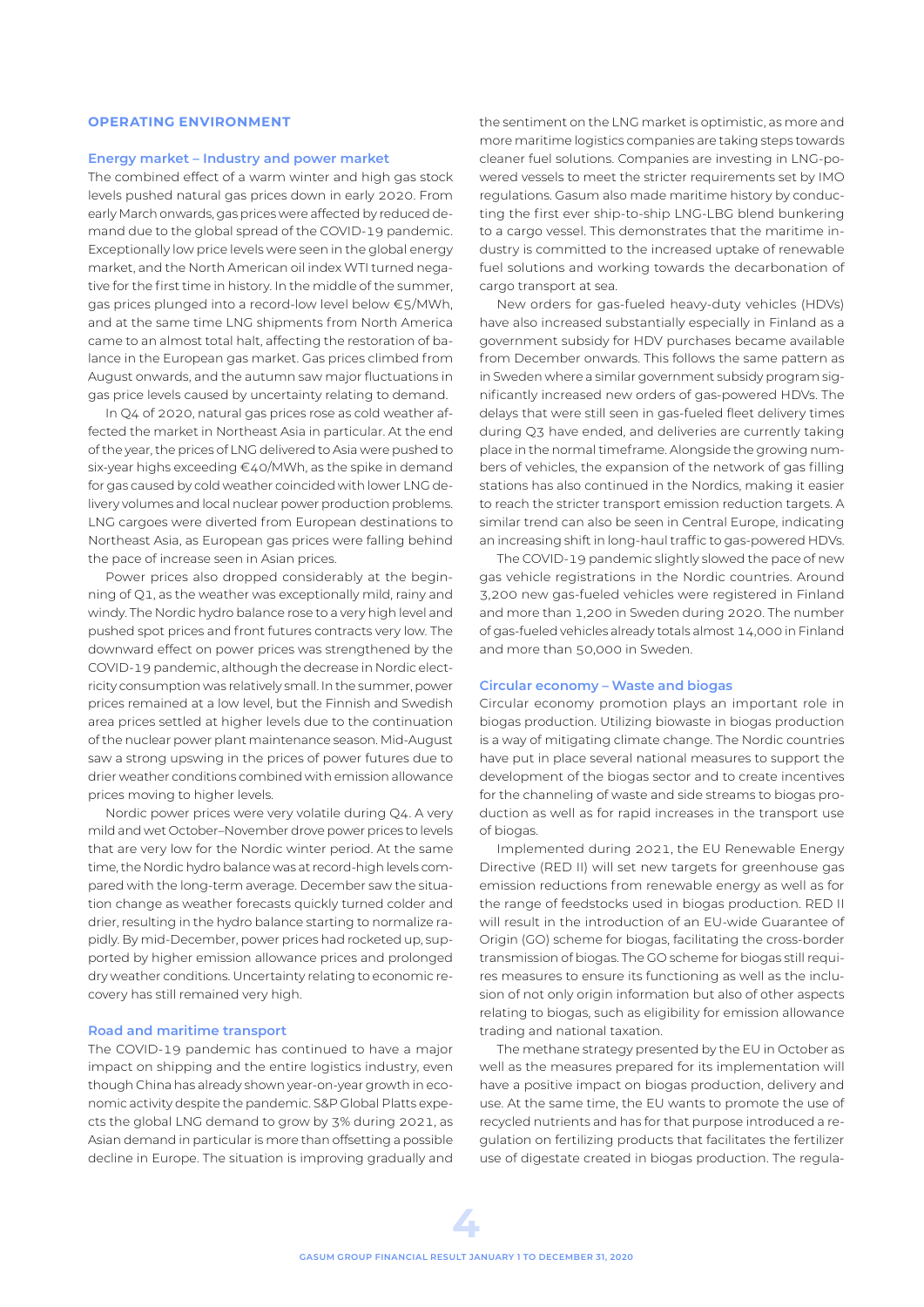tion makes it possible for digestate to be eligible for fertilizer status, which allows the use of the CE marking as well as EUwide use of the product.

#### **GASUM'S STRATEGY**

There is a shared purpose for Gasum's work: cleaner energy. Gasum's growth strategy is to promote development towards a carbon-neutral future in selected segments, industry as well as road and maritime transport together with customers and partners. The company expands the gas market and creates new innovations and services for the selected segments. Gasum creates value by developing a low-carbon society and helping its customers to reduce their own carbon footprint as well as that of their customers. The company's carefully considered growth strategy is managed through the selected focus areas. Renewal and agile management and leadership are key components of the Gasum strategy. The importance of gases as an energy source over the longer term will increase further in industry and transport in particular, as the Nordic countries are moving towards carbon-neutral energy production.

In 2020, Gasum continued the development of the Nordic gas market as planned. The mobility restrictions during the pandemic have caused Gasum to push back with bringing new plants into use, and at the same time there have been delays in projects of the company's new customers, which in turn has impacted the start-up of Gasum's deliveries. The company has sought to ensure business continuity by ensuring the health and safety of its employees, energy supply, gas sourcing and distribution as well as recycling and waste services.

As part of its strategy execution, Gasum closed the acquisition of Linde AG's LNG and Biogas business and Nauticor's Marine Bunkering business. The transaction expanded Gasum's supply of gas solutions in the Nordics particularly in maritime transport and heavy-duty road transport while also considerably expanding the company's gas filling station network. Gasum also continued the expansion of the Nordic gas filling station network serving heavy-duty vehicles and opened eight new filling stations in the Nordic countries during the year.

Gasum is continuously developing the supply of fuels and services in response to the growing needs of maritime transport. To provide its shipping customers with a flexible service across an even more extensive geographical area, Gasum entered into partnership with Pavilion Energy Singapore. The partnership enables Gasum to provide customers with liquefied natural gas (LNG) flexibly in Singapore and Northern Europe. The company also started regular deliveries of a fuel blend containing renewable liquefied biogas (LBG) to maritime transport customer Preem in Sweden.

Improving access to renewable energy in the Nordic countries is a significant element of the Gasum strategy. The company seeks to increase the supply of biogas by building new production facilities and expanding sourcing from other actors' production plants. Gasum improved access to renewable energy and acquired a biogas plant in Skövde, Sweden, from Torran Gas Holding AB. Gasum also made an investment decision concerning the construction of an industrial-scale biogas plant in Götene, Sweden. In Finland, the commercial use of the expanded Turku biogas plant began and a transfer station for biowaste was taken into use in Vantaa. The biowaste transfer station enables a biowaste recycling chain for actors in the Helsinki Metropolitan Area. Gasum now has nine biogas plants in Finland and six in Sweden. The commercial use of the Lohja biogas plant in Finland began in January 2021, and the Nymölla biogas plant in Sweden will enter commercial production during 2021. In addition, Gasum is planning the construction of biogas plants in Borlänge and Kalmar in Sweden and Oulu in Finland.

Gasum also entered into its first long-term Power Purchase Agreement (PPA) with ABO Wind Oy on the output of a wind farm located in North Ostrobothnia, Finland. The annual total of renewable wind power sourced by the company will be around 100 GWh.

#### **BUSINESS DEVELOPMENT IN 2020**

In total, the Group's gross income in the financial year were €772.0 million, of which other operating income €107.7 million, including among others realized and unrealized commodity derivatives results (2019: €988.7 million). The Gasum Group's revenue for the period under review totaled €664.3 million, down 28.2% on the corresponding period a year earlier (2019: €925.8 million). The decline in revenue was caused primarily by the European trend in the sales price of gas.

#### **BALANCE SHEET AND FINANCIAL POSITION**

The Group's adjusted operating profit was €33.8 million (2019: €28.9 million) and operating profit €5.7 million (2019: €50.9 million). The adjusted operating profit margin was 5.1% (2019: 3.1%) and operating profit margin 0.9% (2019: 5.5%). Adjusted return on investment (Adjusted ROI) was 2.8% (2019: 2.6%) and return on investment (ROI) was 0.6% (2019: 4.6%). The operating profit compared to adjusted operating profit included net amount of €28.1 million in unrealized commodity derivative losses in 2020 and net amount of €22.0 million in unrealized commodity derivative gains in 2019. The Group did not apply hedge accounting in these according to IFRS 9.

The Group's balance sheet total at December 31, 2020 came to €1,362.0 million (balance sheet total for continuing operations at December 31, 2019: €1,163.2 million). The main factors behind the balance sheet increase were the business acquisitions and the investments in biogas plants and the gas filling station network.

The Group's net interest-bearing debt at the reporting date totaled €597.6 million (December 31, 2019: €426.3 million), including borrowings from financial institutions as well as finance lease liabilities. The Group's solvency remained strong in the reporting period, with the equity ratio being 36.0% (December 31, 2019: 44.6%).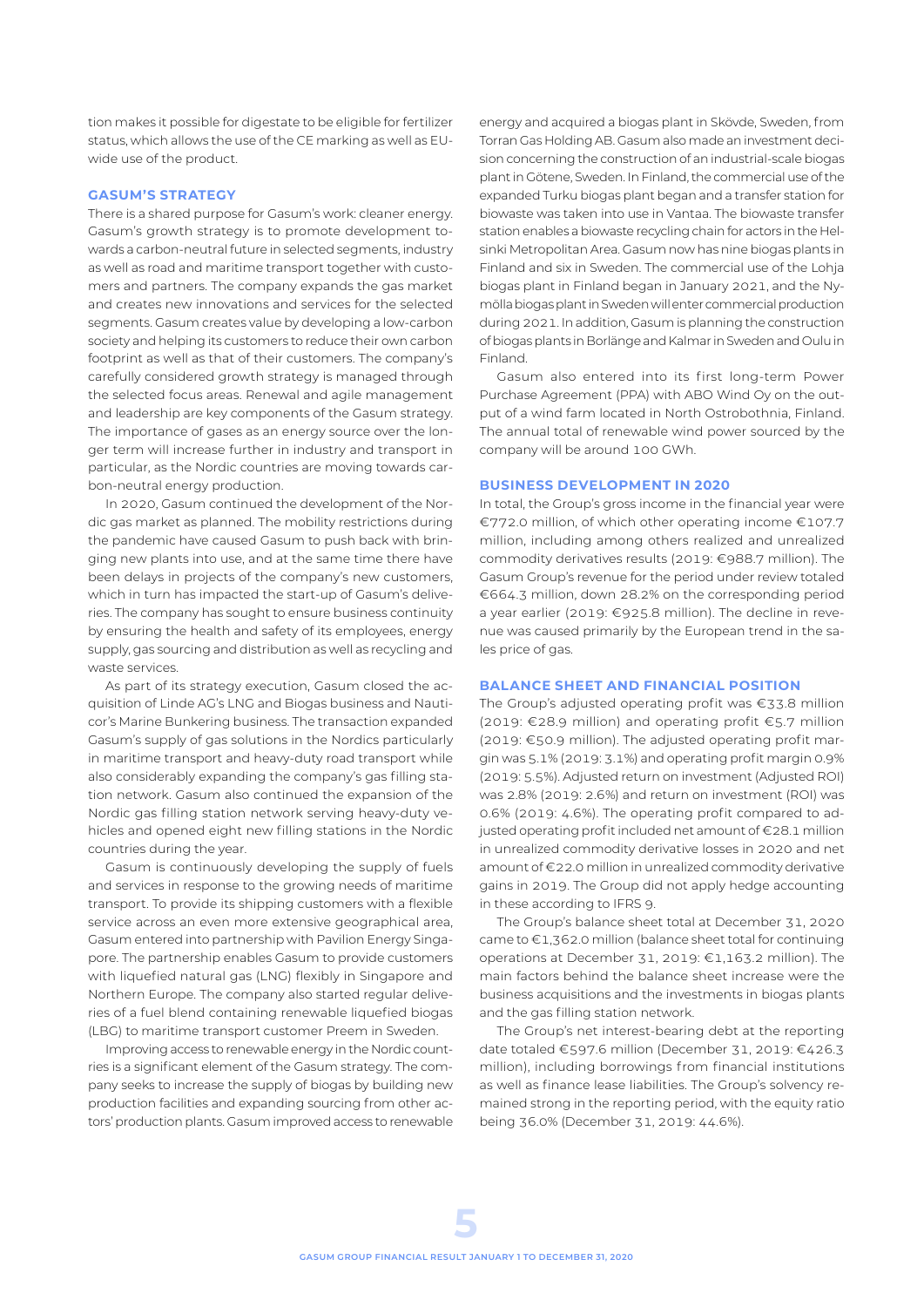#### **CORPORATE RESPONSIBILITY**

The period under review saw the continuation of the development of Gasum's safety and security culture through the launch of monthly safety and security themes to promote safety and security awareness among personnel. Online safety and security training targeted at contractors was also developed. In 2020, the total recordable injury frequency (TRIF) decreased by 71% year on year.

As part of its Corporate Responsibility Program, Gasum is committed to action against climate change by reducing emissions from its own operations. During the year under review, the company implemented energy efficiency measures and achieved significant energy savings through measures including investing in raw gas upgrading and process optimization at its biogas plants. During the reporting period, Gasum advanced developments including the gas reliquefaction investment to increase energy use efficiency at the Pori LNG terminal in Finland.

In Q4 of 2020, the quality, environmental, energy, and occupational health and safety management systems of the Gasum Integrated Management System (IMS) were audited. The main focus in management system development has been on the implementation of the updated Code of Conduct and the business continuity plan.

### **RISK FACTORS AFFECTING FINANCIAL PERFORMANCE**

Gasum operates in the energy sector and its financial performance entails financial, economic, operational, strategic and political risks. The price and demand of gas and associated products are the most important factors affecting the company's financial performance. In the long term, the economic environment and prices of alternative fuels affect demand for and, consequently, prices of natural gas, biogas and liquefied natural gas (LNG). In the short term, gas prices are affected above all by the weather, prices of alternative fuels and the associated seasonal fluctuations. Besides economic factors, the demand for gas is also affected by energy policies as well as environmental and climate targets.

Energy policy aims as well as customers' need to switch to cleaner fuels are steadily increasing interest in gas and boosting its demand as an industrial, maritime transport and road transport fuel. Compared to other similar fuels, the lower carbon dioxide emissions from natural gas as well as the availability of gas-related technologies are contributing to the growing demand for gas solutions.

Gasum aims to expand the Nordic gas market. This brings strategic risks relating to the operating environment, technology and customers. The political risk mainly relates to changes in EU and national legislation, energy support and, in particular, taxation. The company prepares for these risks relating to its operating environment by actively monitoring related developments. In addition, Gasum seeks to continuously draw attention to the company's viewpoints as regards the impacts of proposed amendments to regulation or taxation.

Safety plays an important role in the company's road and maritime transport, where the company is exposed to operational risks. We transport, deliver, process, handle and store products such as gas, biowaste and recycled nutrients. Our logistics service providers are responsible of all of the company's transport by land. Gasum minimizes risks by maintaining logistics safety through continuous assessment and monitoring. Employee, driver and subcontractor safety is an important factor mitigating operational risks.

As regards the Group's financial risks, the Group Treasury administers the interest rate, foreign currency, credit and liquidity risks. The Portfolio Management & Trading unit administers the Group's price and commodity risks.

Gasum's general risk management framework is described in the Gasum Group's Enterprise Risk Management Policy adopted by the Gasum Board of Directors. The main goal of the Enterprise Risk Management Policy is to help Gasum's businesses, management and employees to safeguard the company's disturbance-free operations and support the implementation of the company's growth strategy. Each business unit and Group function is responsible for identifying, assessing and managing its own unit-specific risks.

#### **FUTURE OUTLOOK**

The outlook of global economic development is challenging due to the COVID-19 pandemic. We expect the uncertainties to continue in the energy market and demand to be weakened further by the pandemic.

The importance of gas as an energy source over the longer term will increase further as the Nordic countries are moving towards carbon-neutral energy production. The use of gas is projected to grow strongly in the years ahead, particularly in industry and transport. Gasum has prepared for the growth in demand by investing purposefully in the development of the Nordic gas infrastructure for several years already. The expanding gas infrastructure creates a good foundation for the increased production and use of biogas, too. So far, only a fraction of the biogas production potential is in use.

Gasum's investments in the Nordic gas ecosystem and in new business functions facilitate growth in the future. The capacity to operate more broadly in the energy market strengthens Gasum's position comprehensively as an energy company of the future. Going forward, gas as a low-emission fuel together with renewable electricity will gain a bigger role, as action against climate change requires a transition to cleaner solutions.

#### **GASUM GROUP**

Revontulenpuisto 2 C, P.O. Box 21 FI-02100 Espoo FINLAND Phone +358 20 44 71 www.gasum.com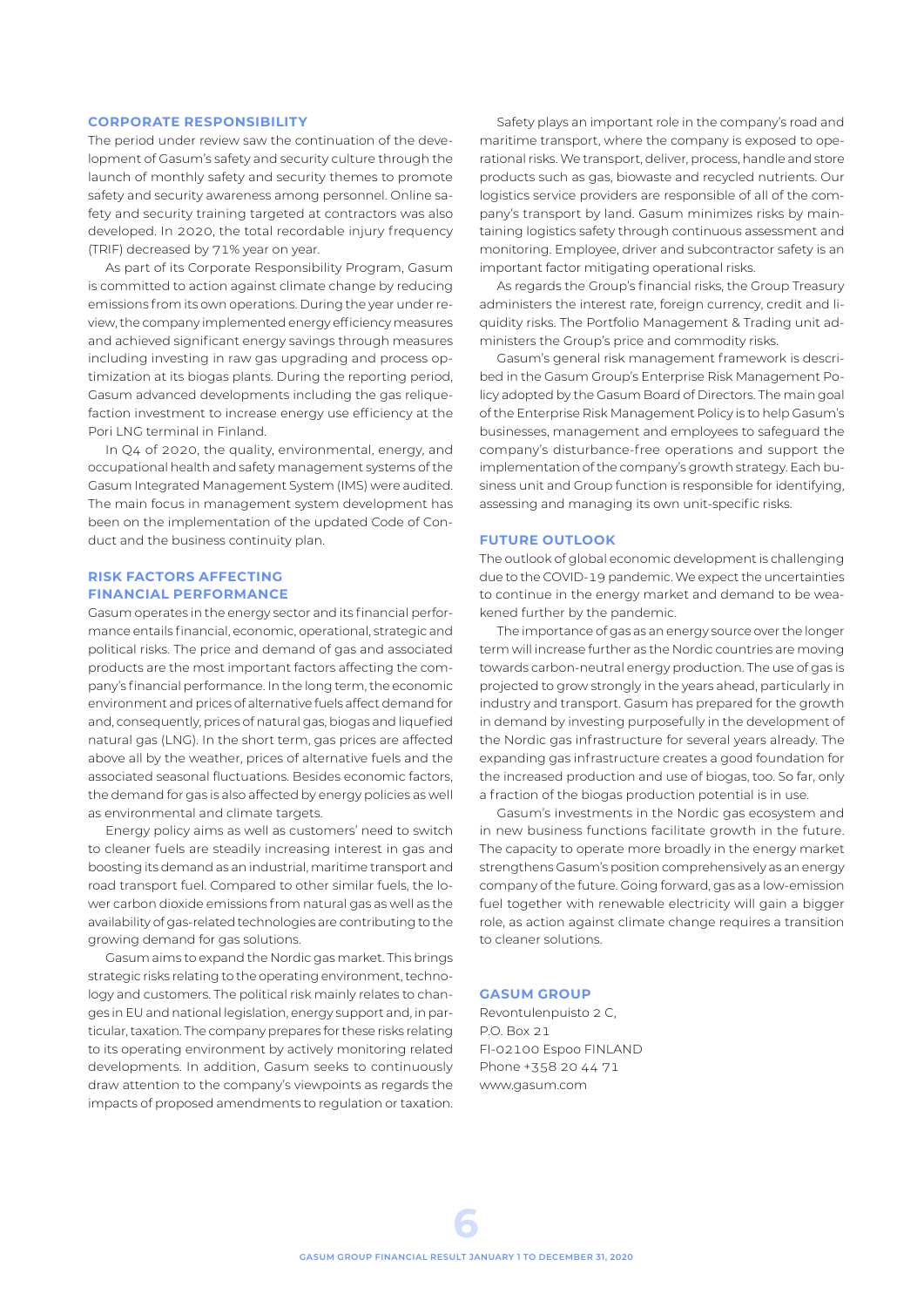## **CONSOLIDATED STATEMENT OF INCOME**

| € thousand                                                                | 1.1. - 31.12.2020 | $1.1 - 31.12.2019$ |
|---------------------------------------------------------------------------|-------------------|--------------------|
|                                                                           |                   |                    |
| <b>CONTINUING OPERATIONS</b>                                              |                   |                    |
| Revenue                                                                   | 664,313           | 925,823            |
|                                                                           |                   |                    |
| Other operating income*                                                   | 107,657           | 62,919             |
| Materials and services                                                    | $-542,505$        | $-805,176$         |
| Personnel expenses                                                        | $-34,388$         | $-34,137$          |
| Depreciation, amortization and impairment                                 | $-56,384$         | $-46,101$          |
| Other operating expenses*                                                 | $-133,973$        | $-53,638$          |
| Share of profit/loss of investments accounted for using the equity method | 964               | 1,203              |
| <b>Operating profit</b>                                                   | 5,682             | 50,893             |
|                                                                           |                   |                    |
| Finance income                                                            | 26,883            | 13,257             |
| Finance expenses                                                          | $-41,515$         | $-29,027$          |
| Finance items - net                                                       | $-14,633$         | $-15,770$          |
| Profit/Loss before taxes                                                  | $-8,950$          | 35,123             |
| Current income tax expense                                                | $-3,196$          | $-5,673$           |
| Change in deferred taxes                                                  | $-3,178$          | $-4,196$           |
| Profit/Loss for the period from continuing operations                     | $-8,968$          | 25,254             |
| Profi/Loss for the period from discontinued operations                    |                   | 69,911             |
| Profit/Loss for the period                                                | $-8,968$          | 95,165             |
| Profit/Loss for the period attributable to:                               |                   |                    |
| Owners of the parent                                                      | $-8,973$          | 95,163             |
| Non-controlling interest                                                  | 5                 | $\mathbb{I}$       |

\* Other operating income and other operating expenses included net amount of €28.1 million in unrealized commodity derivative losses in 2020 and net amount of €22.0 million in unrealized commodity derivative gains in 2019. The Group did not apply hedge accounting in these according to IFRS 9. Below table represents a reconciliation of these impacts to adjusted operating profit.

| € thousand                                                   | $1.1 - 31.12.2020$ | $1.1 - 31.12.2019$ |
|--------------------------------------------------------------|--------------------|--------------------|
|                                                              |                    |                    |
| Operating profit                                             | 5,682              | 50,893             |
|                                                              |                    |                    |
| Unrealized commodity derivatives in other operating income   | 23,177             | 23,410             |
| Unrealized commodity derivatives in other operating expenses | $-51,323$          | $-1,393$           |
| Net impact                                                   | $-28.146$          | 22.017             |
|                                                              |                    |                    |
| Adjusted operating profit                                    | 33,828             | 28,876             |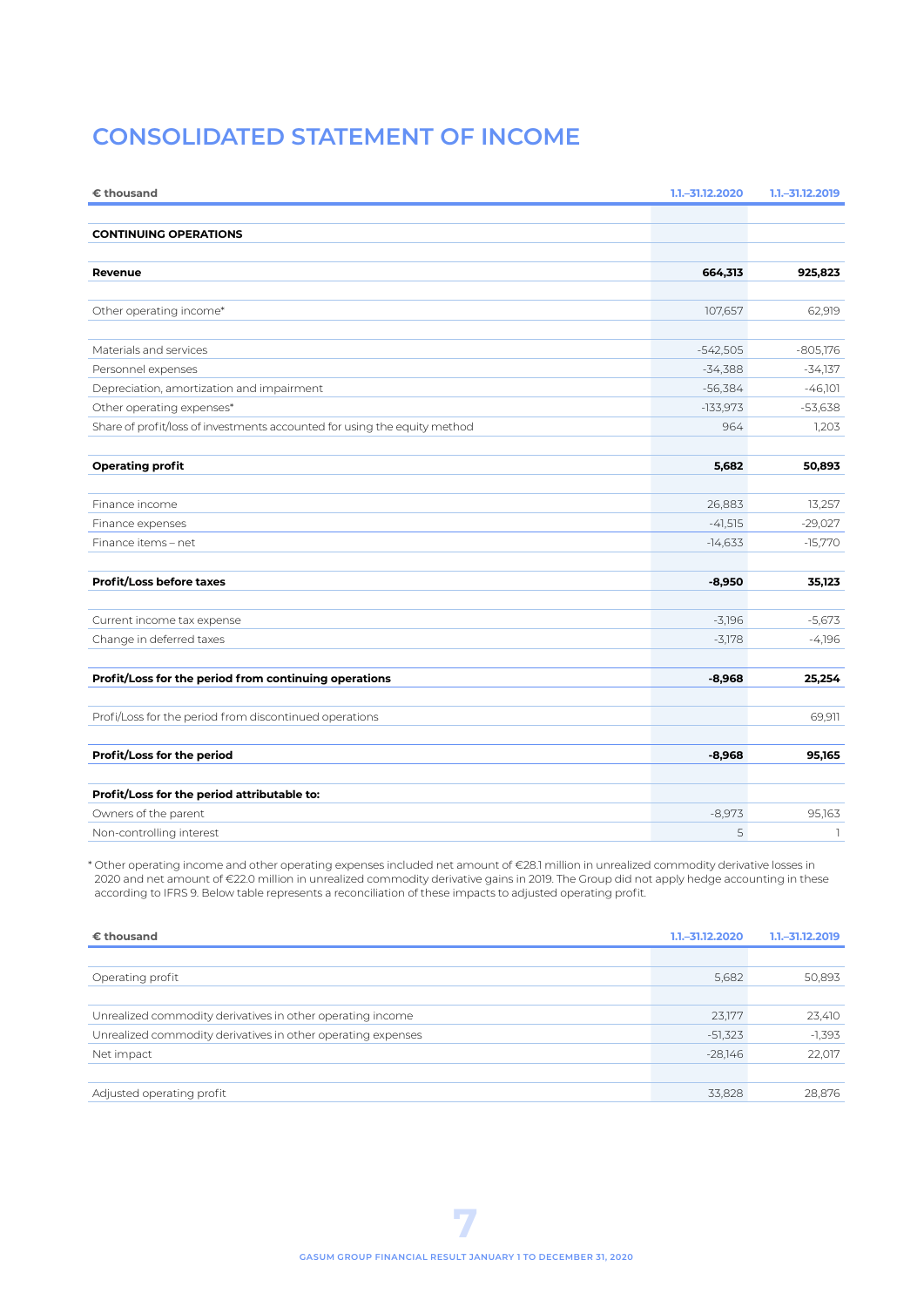# **CONSOLIDATED BALANCE SHEET**

| € thousand                                             | 31.12.2020 | 31.12.2019 |
|--------------------------------------------------------|------------|------------|
|                                                        |            |            |
| <b>ASSETS</b>                                          |            |            |
|                                                        |            |            |
| <b>Non-current assets</b>                              |            |            |
|                                                        |            |            |
| Intangible assets                                      | 213,412    | 208,510    |
| Property, plant and equipment                          | 849,521    | 696,994    |
| Equity-accounted investments                           | 11,266     | 11,652     |
| Other investments at fair value through profit or loss | 50         | 56         |
| Derivative financial instruments                       | 11,277     | 5,556      |
| Other non-current assets                               | 207        | 1,542      |
|                                                        |            |            |
| <b>Total non-current assets</b>                        | 1,085,733  | 924,309    |
|                                                        |            |            |
| <b>Current assets</b>                                  |            |            |
|                                                        |            |            |
| Inventories                                            | 55,859     | 39,203     |
| Derivative financial instruments                       | 39,595     | 34,351     |
| Trade and other receivables                            | 166,105    | 153,133    |
| Current tax assets                                     | 135        | 826        |
| Assets held for sale and discontinued operations       | 1,561      | 494,656    |
| Cash and cash equivalents                              | 13,038     | 1,852      |
| <b>Total current assets</b>                            | 276,293    | 724,021    |
|                                                        |            |            |
| <b>Total assets</b>                                    | 1,362,026  | 1,648,330  |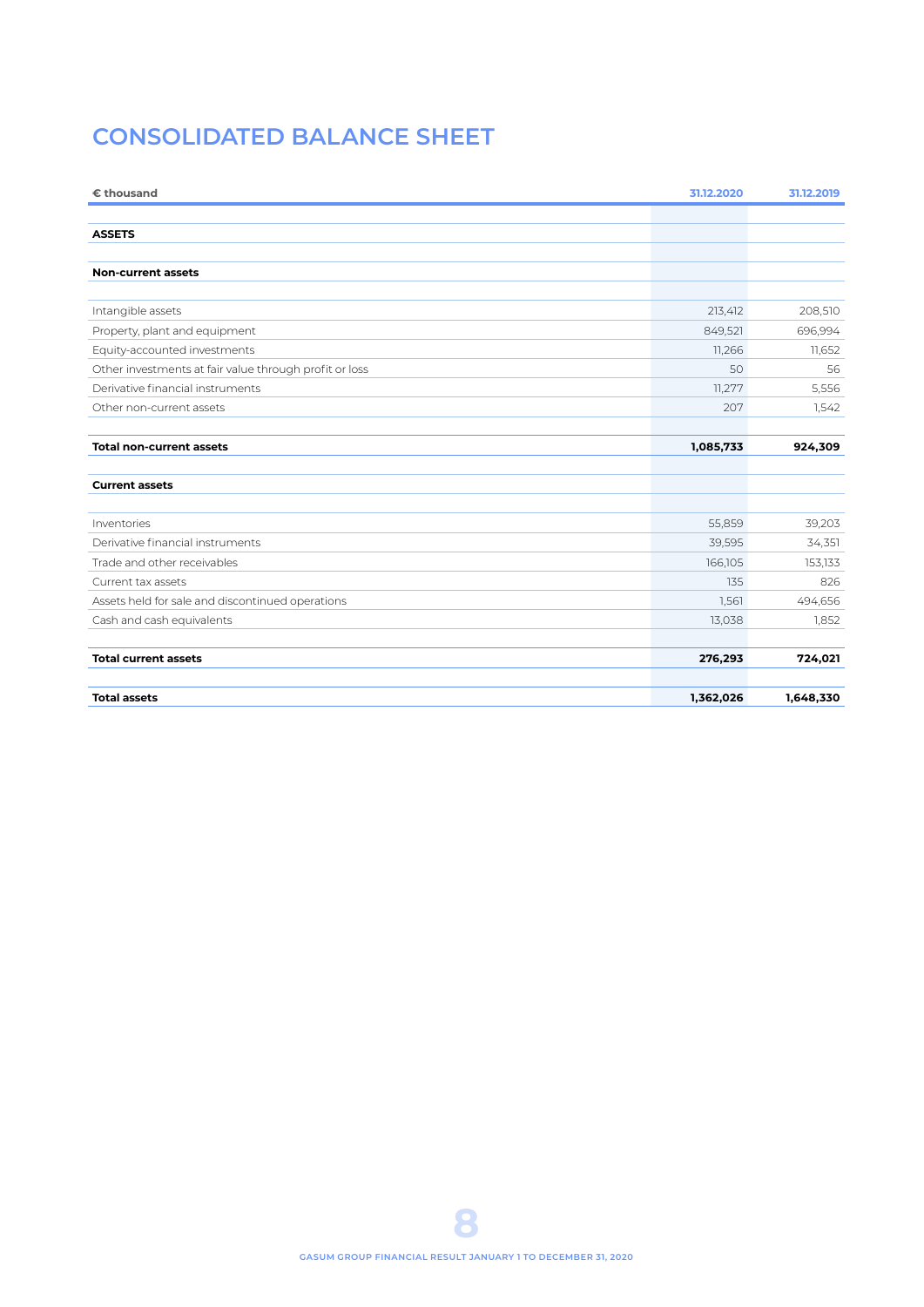# **CONSOLIDATED BALANCE SHEET**

| € thousand                                                                   | 31.12.2020 | 31.12.2019          |
|------------------------------------------------------------------------------|------------|---------------------|
|                                                                              |            |                     |
| <b>EQUITY AND LIABILITIES</b>                                                |            |                     |
| Share capital                                                                | 10,000     | 178,279             |
| Reserve for invested unrestricted equity                                     | 159,739    | 26,280              |
| Fair value reserve                                                           | $-338$     | 6,660               |
| Profit (loss) from previous financial periods                                | 332,098    | 435,302             |
| Profit (loss) for the period                                                 | $-8,973$   | 95,163              |
| <b>Translation differences</b>                                               | $-2,406$   | $-4,784$            |
| Total equity attributable to owners of the parent                            | 490,120    | 736,900             |
|                                                                              |            |                     |
| Non-controlling interest                                                     | 24         | 19                  |
| Equity                                                                       | 490,144    | 736,919             |
|                                                                              |            |                     |
| <b>Liabilities</b>                                                           |            |                     |
|                                                                              |            |                     |
| <b>Non-current liabilities</b>                                               |            |                     |
|                                                                              |            |                     |
| Loans                                                                        | 344,833    | 229,411             |
| Other non-current liabilities                                                | 192,090    | 186,005             |
| Derivative financial instruments                                             | 11,115     | 2,298               |
| Deferred tax liabilities                                                     | 31,009     | 30,685              |
| Provisions                                                                   | 19,817     | 10,463              |
| Post-employment benefits                                                     | 3,457      | 3,917               |
|                                                                              |            |                     |
| <b>Total non-current liabilities</b>                                         | 602,321    | 462,778             |
| <b>Current liabilities</b>                                                   |            |                     |
|                                                                              |            |                     |
| Loans                                                                        | $\circ$    | $\circlearrowright$ |
| Derivative financial instruments                                             | 51,641     | 13,610              |
| Trade and other payables                                                     | 216,905    | 162,094             |
| Current income tax liabilities                                               | 1,015      | 322                 |
| Liabilities associated with assets held for sale and discontinued operations |            | 272,607             |
| <b>Total current liabilities</b>                                             | 269,561    | 448,633             |
|                                                                              |            |                     |
| <b>Total liabilities</b>                                                     | 871,882    | 911,412             |
| <b>Total equity and liabilities</b>                                          | 1,362,026  | 1,648,330           |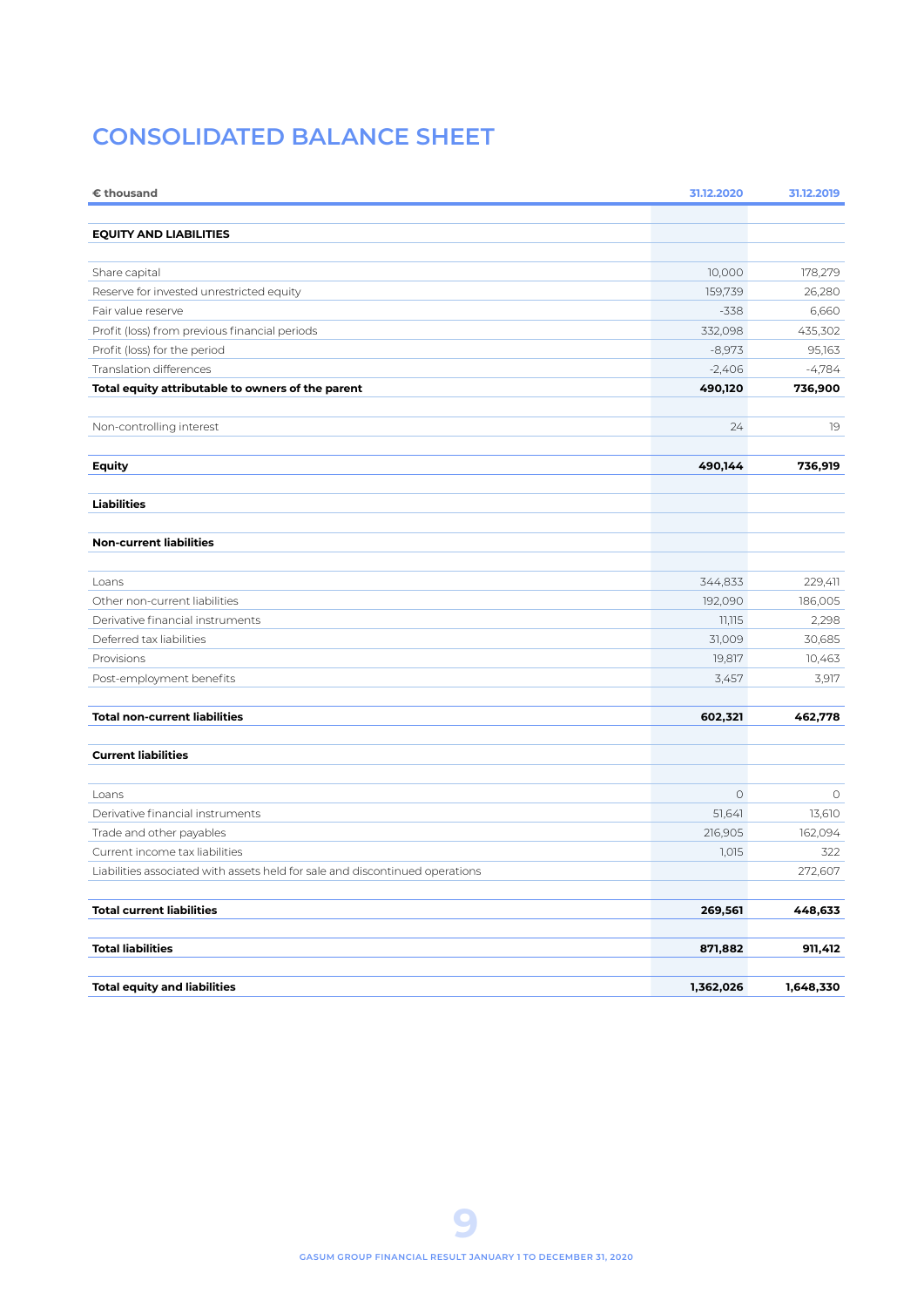# **FORMULAS FOR KEY FINANCIAL INDICATORS**

| Equity ratio $(\%) =$<br>100x |      | Total equity                                                  |  |
|-------------------------------|------|---------------------------------------------------------------|--|
|                               |      | Balance sheet total - Advances received                       |  |
|                               |      |                                                               |  |
|                               |      |                                                               |  |
| Return on equity $(\%) =$     | 100x | Profit for the period (12m rolling)                           |  |
|                               |      | Total equity (average for the period)                         |  |
|                               |      |                                                               |  |
|                               |      |                                                               |  |
| Return on investment (%) =    | 100x | Profit for the period + Finance costs (12m rolling)           |  |
|                               |      | Total equity + Interest-bearing debt (average for the period) |  |
|                               |      |                                                               |  |
|                               |      |                                                               |  |
| Net interest-bearing debt =   |      | Interest-bearing debt - Cash and cash equivalents             |  |
|                               |      |                                                               |  |
| Gearing ratio $(\%) =$        | 100x | Interest-bearing debt - Cash and cash equivalents             |  |
|                               |      | Total equity                                                  |  |
|                               |      |                                                               |  |
|                               |      |                                                               |  |
| Net debt/EBITDA =             | 100x | Interest-bearing debt - Cash and cash equivalents             |  |
|                               |      | EBITDA (12m rolling)                                          |  |